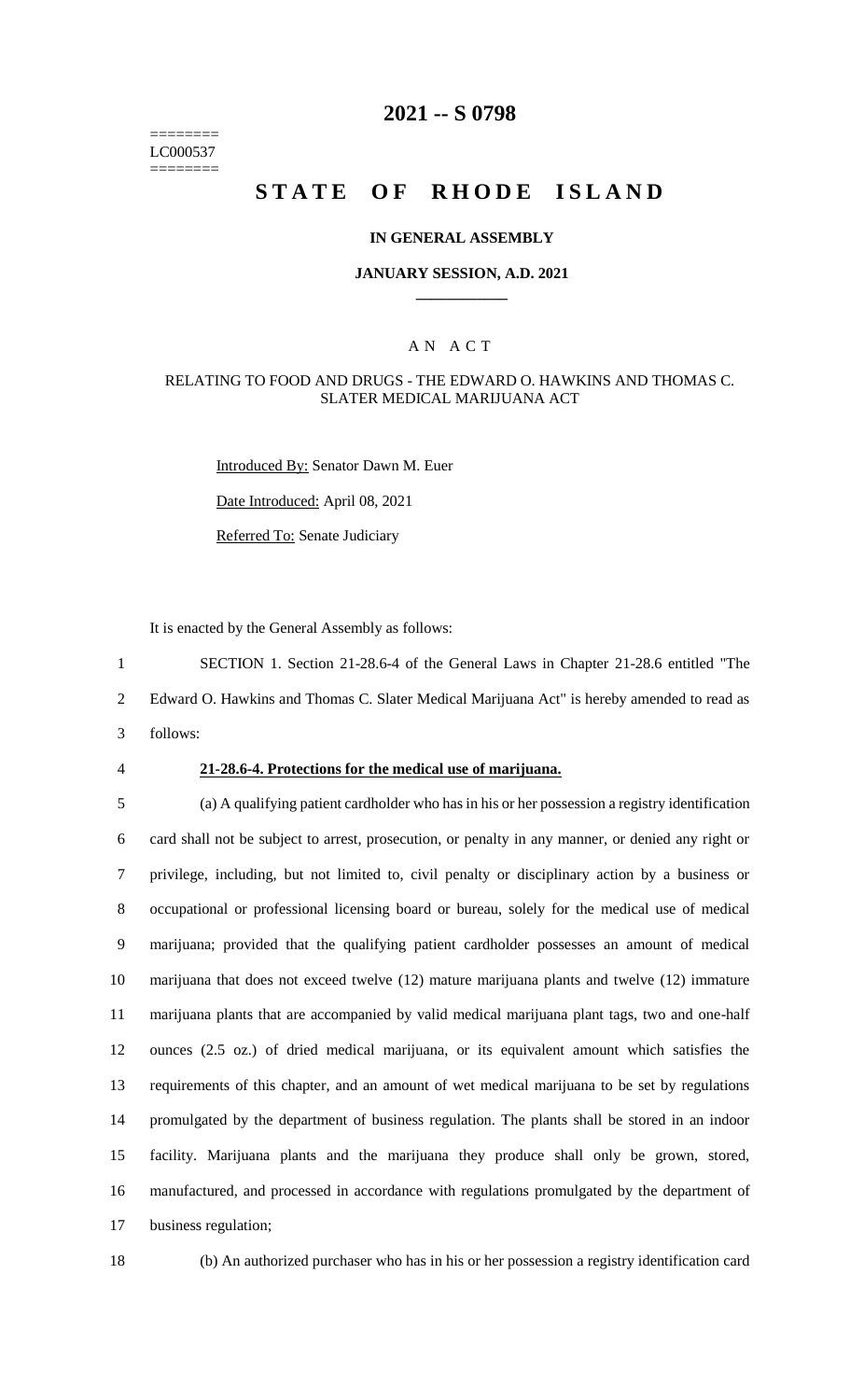shall not be subject to arrest, prosecution, or penalty in any manner, or denied any right or privilege, including, but not limited to, civil penalty or disciplinary action by a business or occupational or professional licensing board or bureau, for the possession of medical marijuana; provided that the authorized purchaser possesses an amount of medical marijuana that does not exceed two and one- half (2.5) ounces of usable marijuana, or its equivalent amount, and this medical marijuana was purchased legally from a compassion center for the use of their designated qualifying patient.

 (c) A qualifying patient cardholder, who has in his or her possession a registry identification card, shall not be subject to arrest, prosecution, or penalty in any manner, or denied any right or privilege, including, but not limited to, civil penalty or disciplinary action by a business or occupational or professional licensing board or bureau, for selling, giving, or distributing, on or before December 31, 2016, to a compassion center cardholder, medical marijuana of the type and in an amount not to exceed that set forth in subsection (a) that he or she has cultivated or manufactured pursuant to this chapter.

 (d) No school or landlord may refuse to enroll, or lease to, or otherwise penalize, a person 15 solely for because of his or her status as a cardholder or lawful user of medical marijuana under 16 this chapter. Provided, however, due to the safety and welfare concern for other tenants, the property, and the public, as a whole, a landlord may have the discretion not to lease, or continue to lease, to a cardholder who cultivates, manufactures, processes, smokes, or vaporizes medical marijuana in the leased premises.

20 (e) No employer may refuse to employ, or otherwise penalize, a person solely for because 21 of his or her status as a cardholder <u>or lawful user of medical marijuana under this chapter</u>, except:

(1) To the extent employer action is taken with respect to such person's:

 (i) Use or possession of marijuana or being under the influence of marijuana in any workplace;

 (ii) Undertaking a task under the influence of marijuana when doing so would constitute negligence or professional malpractice or jeopardize workplace safety;

 (iii) Operation, navigation, or actual physical control of any motor vehicle or other transport vehicle, aircraft, motorboat, machinery or equipment, or firearms while under the influence of marijuana; or

 (iv) Violation of employment conditions pursuant to the terms of a collective bargaining agreement; or

 (2) Where the employer is a federal contractor or otherwise subject to federal law such that failure of the employer to take such action against the employee would cause the employer to lose a monetary or licensing related benefit.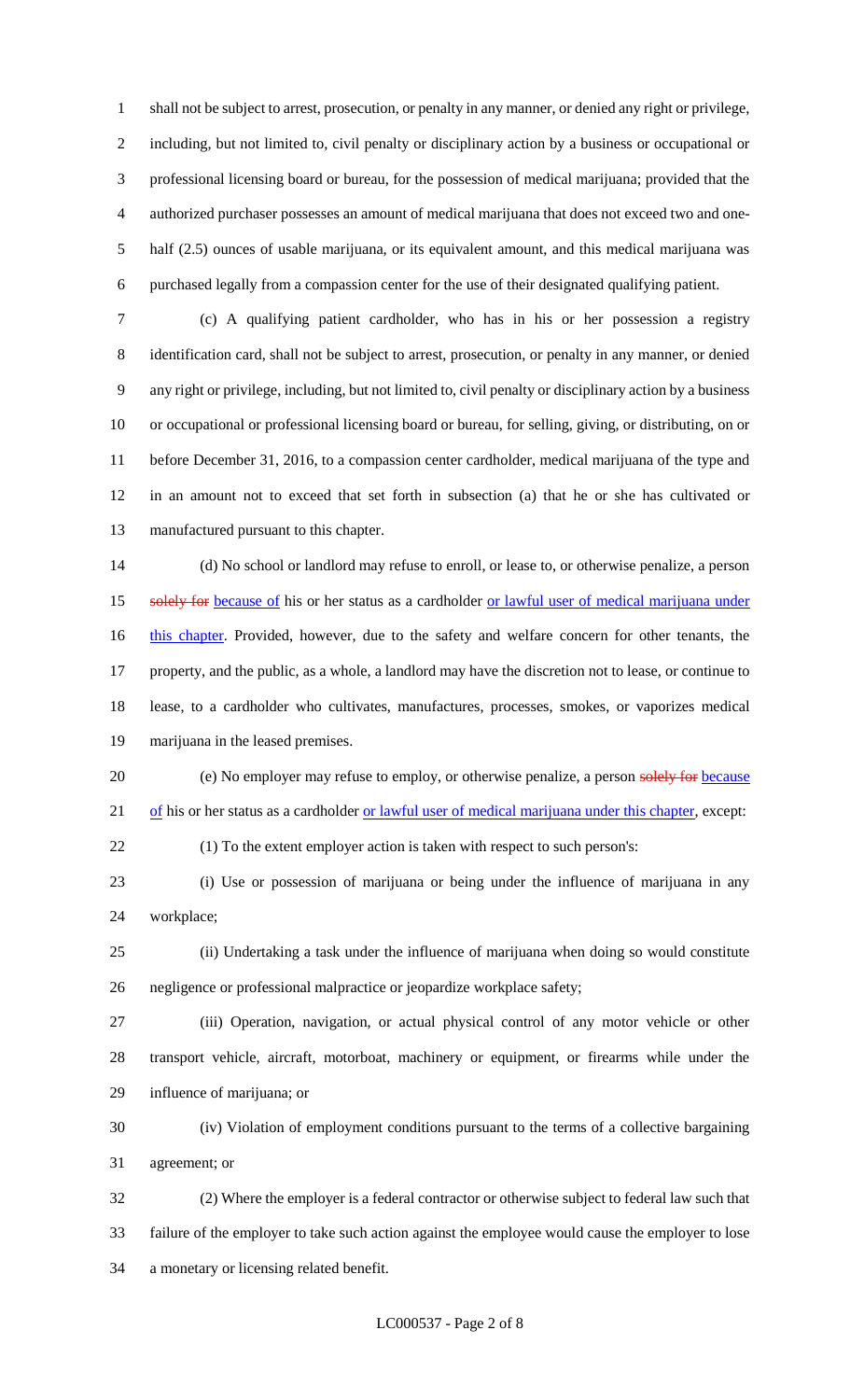(f) For purposes of subsections (d) and (e) of this section, a cardholder's positive drug test

for marijuana components or metabolites shall not by itself constitute evidence that the person is

under the influence of marijuana.

 $\frac{f(x)}{f(x)}$  A primary caregiver cardholder, who has in his or her possession a registry identification card, shall not be subject to arrest, prosecution, or penalty in any manner, or denied any right or privilege, including, but not limited to, civil penalty or disciplinary action by a business or occupational or professional licensing board or bureau, for assisting a patient cardholder, to whom he or she is connected through the department of health or department of business regulation's registration process, with the medical use of medical marijuana; provided, that the primary caregiver cardholder possesses an amount of marijuana that does not exceed twelve (12) mature marijuana plants that are accompanied by valid medical marijuana tags, two and one-half (2.5) ounces of usable marijuana, or its equivalent amount, and an amount of wet marijuana set in regulations promulgated by the departments of health and business regulation for each qualified patient cardholder to whom he or she is connected through the department of health's registration process.

 $\frac{g(h)}{h}$  A qualifying patient cardholder shall be allowed to possess a reasonable amount of unusable marijuana, including up to twelve (12) immature marijuana plants that are accompanied by valid medical marijuana tags. A primary caregiver cardholder shall be allowed to possess a reasonable amount of unusable marijuana, including up to twenty-four (24) immature marijuana plants that are accompanied by valid medical marijuana tags and an amount of wet marijuana set in regulations promulgated by the departments of health and business regulation.

 $\frac{(\mathbf{h})(i)}{(\mathbf{h})(i)}$  There shall exist a presumption that a cardholder is engaged in the medical use of marijuana if the cardholder:

(1) Is in possession of a registry identification card; and

 (2) Is in possession of an amount of marijuana that does not exceed the amount permitted under this chapter. Such presumption may be rebutted by evidence that conduct related to marijuana was not for the purpose of alleviating the qualifying patient's debilitating medical condition or symptoms associated with the medical condition.

 $\frac{(\mathbf{i})(\mathbf{j})}{(\mathbf{i})}$  A primary caregiver cardholder may receive reimbursement for costs associated with assisting a qualifying patient cardholder's medical use of marijuana. A primary caregiver cardholder may only receive reimbursement for the actual costs of goods, materials, services or utilities for which they have incurred expenses. A primary caregiver may not receive reimbursement or compensation for his or her time, knowledge, or expertise. Compensation shall not constitute sale of controlled substances under state law. The department of business regulation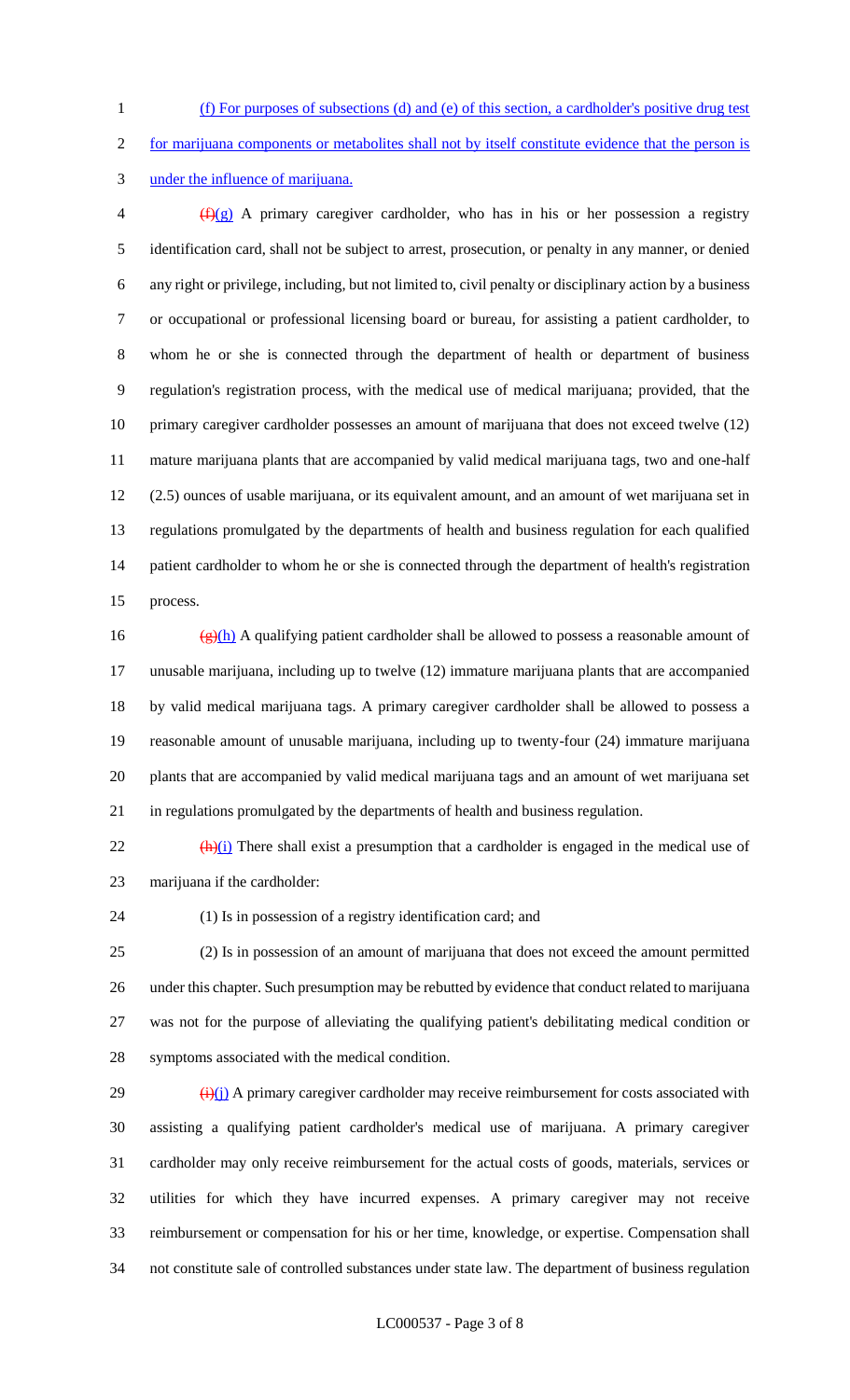may promulgate regulations for the documentation and tracking of reimbursements and the transfer of medical marijuana between primary caregivers and their registered patients.

 $\frac{f(x)}{g(x)}$  A primary caregiver cardholder, who has in his or her possession a registry identification card, shall not be subject to arrest, prosecution, or penalty in any manner, or denied any right or privilege, including, but not limited to, civil penalty or disciplinary action by a business or occupational or professional licensing board or bureau, for selling, giving, or distributing, on or before December 31, 2016, to a compassion center cardholder, marijuana, of the type, and in an 8 amount not to exceed that set forth in subsection  $(f)(g)$  of this section, if:

 (1) The primary caregiver cardholder cultivated the marijuana pursuant to this chapter, not 10 to exceed the limits of subsection  $(f)(g)$  of this section; and

 (2) Each qualifying patient cardholder the primary caregiver cardholder is connected with through the department of health's registration process has been provided an adequate amount of the marijuana to meet his or her medical needs, not to exceed the limits of subsection (a).

14 (k)(1) A practitioner shall not be subject to arrest, prosecution, or penalty in any manner, or denied any right or privilege, including, but not limited to, civil penalty or disciplinary action by the Rhode Island board of medical licensure and discipline, or an employer or occupational or professional licensing board or bureau solely for providing written certifications in accordance with this chapter and regulations promulgated by the department of health, or for otherwise stating that, in the practitioner's professional opinion, the potential benefits of the medical marijuana would likely outweigh the health risks for a patient.

 $\frac{(\mathrm{H})(\mathrm{m})}{(\mathrm{H})(\mathrm{m})}$  Any interest in, or right to, property that is possessed, owned, or used in connection with the lawful medical use of marijuana, or acts incidental to such use, shall not be forfeited.

 (m)(n) No person shall be subject to arrest or prosecution for constructive possession, conspiracy, aiding and abetting, being an accessory, or any other offense, for simply being in the presence or vicinity of the medical use of marijuana as permitted under this chapter, or for assisting a qualifying patient cardholder with using or administering marijuana.

 $\frac{(n)}{o}$  A practitioner, licensed with authority to prescribe drugs pursuant to chapters 34, 37, and 54 of title 5, or pharmacist, licensed under chapter 19.1 of title 5, or certified school nurse teacher, shall not be subject to arrest, prosecution, or penalty in any manner, or denied any right or privilege, including, but not limited to, civil penalty or disciplinary action by an employer or occupational or professional licensing board or bureau solely for: (1) Discussing the benefits or health risks of medical marijuana or its interaction with other substances with a patient; or

 (2) Administering a non-smokable and non-vaporized form of medical marijuana in a school setting to a qualified patient registered in accordance with this chapter.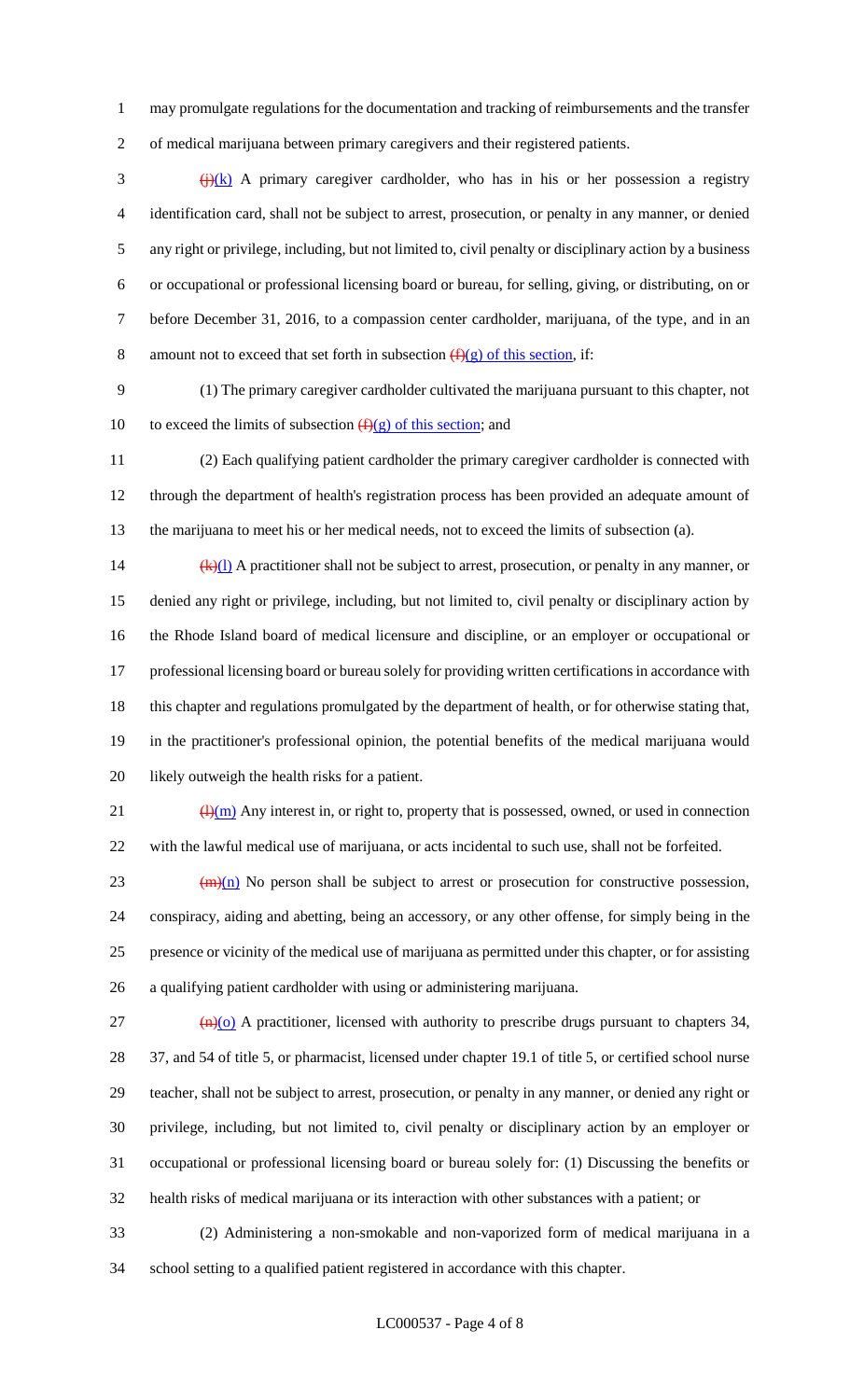$\frac{(\Theta)(p)}{p}$  A qualifying patient or primary caregiver registry identification card, or its equivalent, issued under the laws of another state, U.S. territory, or the District of Columbia, to permit the medical use of marijuana by a patient with a debilitating medical condition, or to permit a person to assist with the medical use of marijuana by a patient with a debilitating medical condition, shall have the same force and effect as a registry identification card.

6 (p)(q) Notwithstanding the provisions of subsection  $(f)(g)$  of this section, no primary caregiver cardholder shall possess an amount of marijuana in excess of twenty-four (24) mature marijuana plants that are accompanied by valid medical marijuana tags and five (5) ounces of usable marijuana, or its equivalent, and an amount of wet medical marijuana set in regulations promulgated by the departments of health and business regulation for patient cardholders to whom he or she is connected through the department of health and/or department of business regulation registration process.

 $\frac{(\mathbf{q})(\mathbf{r})}{(\mathbf{q})(\mathbf{r})}$  A qualifying patient or primary caregiver cardholder may give marijuana to another qualifying patient or primary caregiver cardholder to whom they are not connected by the department's registration process, provided that no consideration is paid for the marijuana, and that the recipient does not exceed the limits specified in this section.

 $(r)(s)$  Qualifying patient cardholders and primary caregiver cardholders electing to grow marijuana shall only grow at one premises, and this premises shall be registered with the department of business regulation. Except for licensed compassion centers, and licensed cooperative cultivations, and licensed cultivators, no more than twenty-four (24) mature marijuana plants that are accompanied by valid medical marijuana tags shall be grown or otherwise located at any one dwelling unit or commercial unit. The number of qualifying patients or primary caregivers residing, owning, renting, growing, or otherwise operating at a dwelling or commercial unit does not affect this limit. The department of business regulation shall promulgate regulations to enforce this provision.

 $\frac{1}{26}$  (s)(t) For the purposes of medical care, including organ transplants, a patient cardholder's authorized use of marijuana shall be considered the equivalent of the authorized use of any other medication used at the direction of a physician, and shall not constitute the use of an illicit substance.

 $\left(\frac{t}{u}\right)$  Notwithstanding any other provisions of the general laws, the manufacture of marijuana using a solvent extraction process that includes the use of a compressed, flammable gas as a solvent by a patient cardholder or primary caregiver cardholder shall not be subject to the protections of this chapter.

 $\frac{d\mathbf{u}}{|\mathbf{v}|}$  Notwithstanding any provisions to the contrary, nothing in this chapter or the general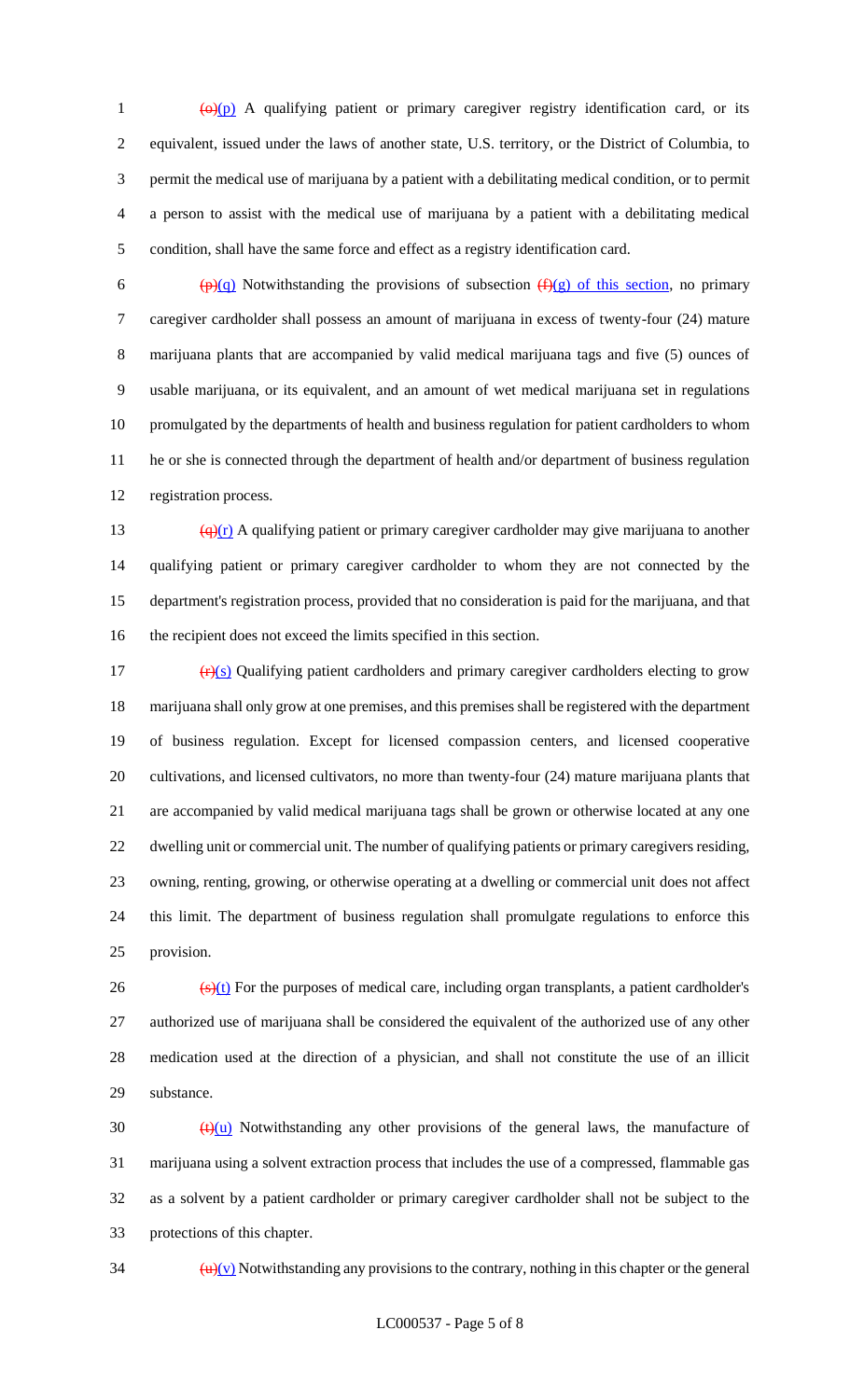laws shall restrict or otherwise affect the manufacturing, distribution, transportation, sale, prescribing, and dispensing of a product that has been approved for marketing as a prescription medication by the U.S. Food and Drug Administration and legally prescribed, nor shall hemp, in accordance with chapter 26 of title 2, be defined as marijuana or marihuana pursuant to this chapter, chapter 28 of this title or elsewhere in the general laws.

 SECTION 2. Chapter 21-28.6 of the General Laws entitled "The Edward O. Hawkins and Thomas C. Slater Medical Marijuana Act" is hereby amended by adding thereto the following section:

## **21-28.6-19. Civil liability.**

10 A person whose rights under § 21-28.6-4 have been violated may commence a civil action 11 for injunctive and other appropriate equitable relief, and for the award of compensatory and 12 exemplary damages, within three (3) years after the occurrence of the alleged violation of this 13 chapter. An aggrieved person who prevails in an action authorized by this section, in addition to other relief, is entitled to an award of costs of the litigation and reasonable attorneys' fees in an 15 amount to be fixed by the court. SECTION 3. Section 28-6.5-2 of the General Laws in Chapter 28-6.5 entitled "Urine and

Blood Tests as a Condition of Employment" is hereby amended to read as follows:

## **28-6.5-2. Testing of prospective employees.**

 (a) Except as provided in subsections (b) and (c) of this section, an employer may require a job applicant to submit to testing of his or her blood, urine or any other bodily fluid or tissue if:

 (1) The job applicant has been given an offer of employment conditioned on the applicant's receiving a negative test result;

 (2) The applicant provides the test sample in private, outside the presence of any person; and

 (3) Positive tests of urine, blood, or any other bodily fluid or tissue are confirmed by a federal certified laboratory by means of gas chromatography/mass spectrometry or technology recognized as being at least as scientifically accurate.

 (b) The pre-employment drug testing authorized by this section shall not extend to job applicants for positions with any agency or political subdivision of the state or municipalities, except for applicants seeking employment as a law enforcement or correctional officer, firefighter, or any other position where that testing is required by federal law or required for the continued receipt of federal funds.

 (c) An employer shall not be required to comply with the conditions of testing under subsection (a) of this section to the extent they are inconsistent with federal law.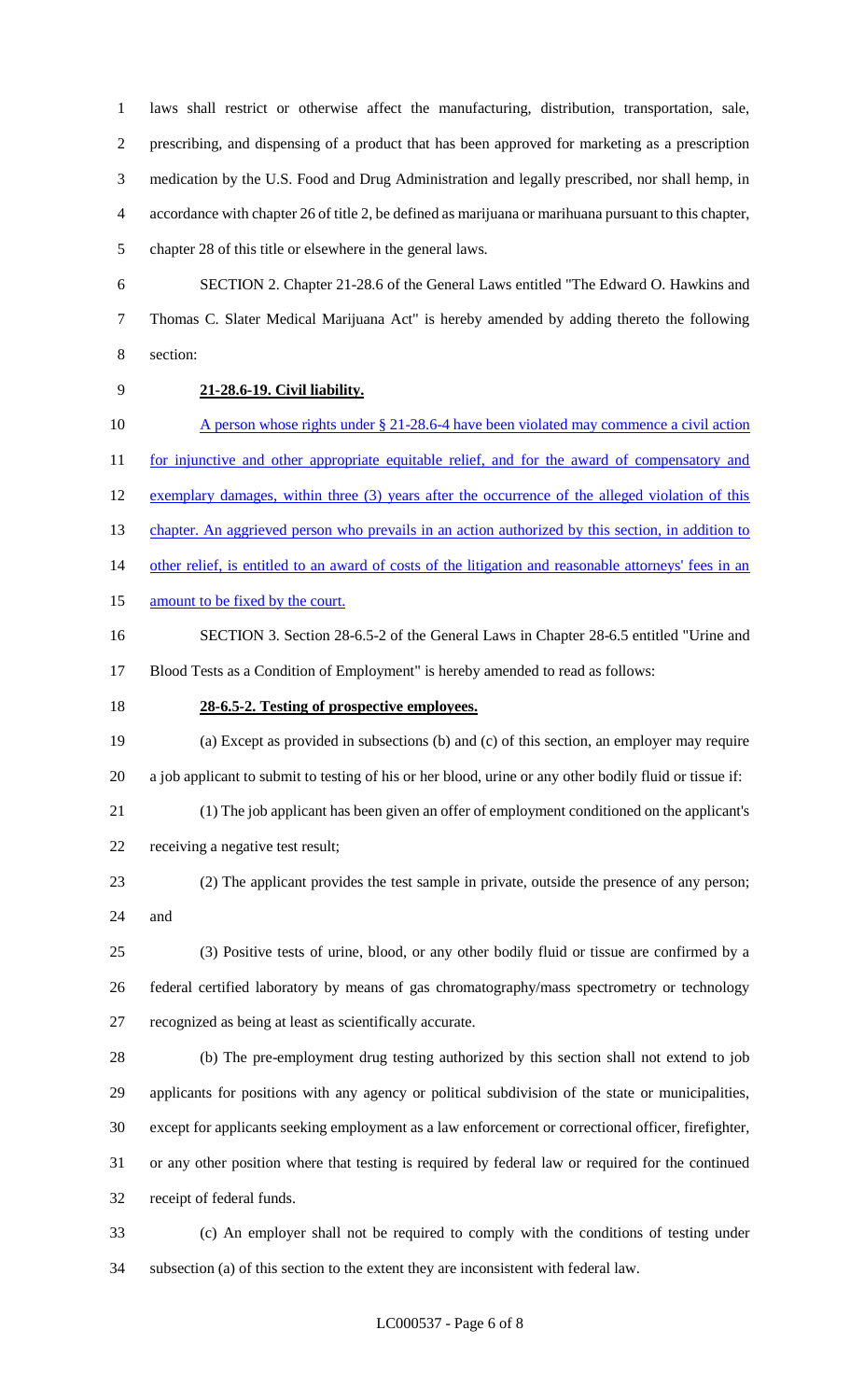- 1 (d) Any testing authorized by this chapter shall be subject to the provisions of § 21-28.6-4.
- 
- 2 SECTION 4. This act shall take effect upon passage.

======== LC000537  $=$